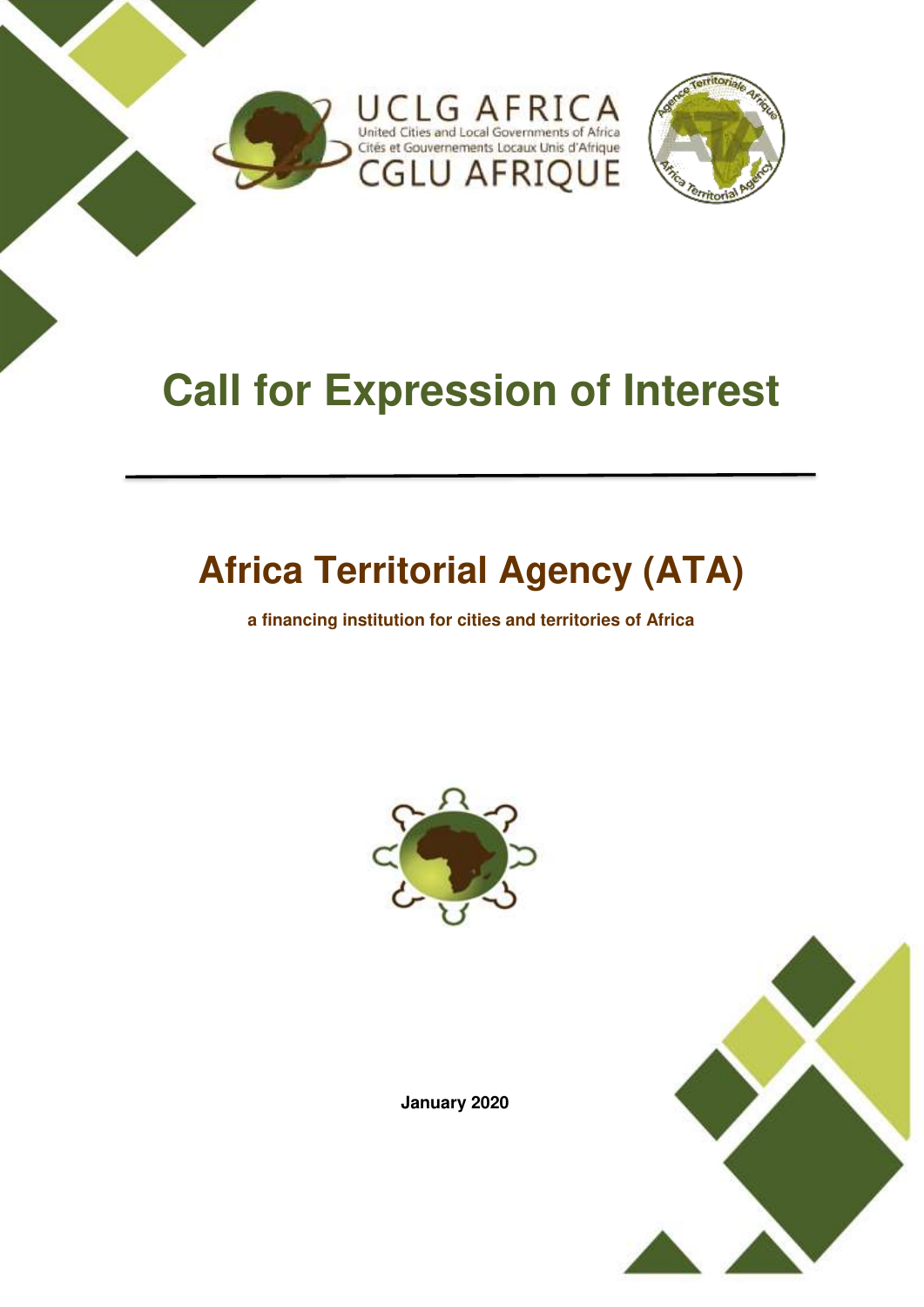### **1. Context and justification of the Call for Expression of Interest**

The world population is expected to reach 8.1 billion in 2025, 9.6 billion in 2050 and 10.9 billion in 2100. It is Africa that will provide more than half of the world population growth, from 2.4 billion in 2050 to 4.2 billion in 2100. With an average annual population growth of 2.4%, the highest in the world, the African population increased twofold over in the last 30 years whereas the European population, for instance, increased by only 15% over the same period.

According to the experts, between 1950 and 2050, Africa's urban population will increase by 1.3 billion inhabitants, that is more than the overall increase in the urban population in Europe, Latin America, South America, North America and Oceania joined together. The African continent is the fastest urbanizing region of the world. It is therefore the region of the world with the highest needs for settlement investments.

Africa currently has (3) cities of over 10 million inhabitants (Cairo: 17.7 million inhabitants, Lagos: 13.2 million inhabitants and Kinshasa: 11.58 million inhabitants); 4 cities with a population between 5 and 10 million; 49 cities with a population of 1 to 5 million; 53 cities whose population is between 500,000 and 1 million inhabitants; and 85 cities with a population of 300,000 to 500,000 inhabitants. These cities produce about 60% of the continent's GDP, and host a middle class that should match China's in 2020. The economic weight of this middle class is estimated currently at USD 700 billion, and is expected to reach USD 1,700 billion in 2030<sup>1</sup> .

The urban population of Africa is characterized by its extreme youth. The median age of the population is 19 years. Compared to other regions, the weight of youngsters in the population of African cities is both a challenge and an opportunity: a challenge of having to train and integrate into the economic and social life thousands of young people whereas the job opportunities do not live up to the expectations. The opportunity of having a large and bettertrained work force thanks to the progress of education, and which is ready to invest in tapping the multiple potentialities of the continent. On the express condition that the continent should be able to mobilize annually over the next 10 to 15 years the sum of USD 80 billion needed to set up the urban infrastructures and services needed to handle effectively the management and operation of the continent's cities.

The experts estimate the current annual value added of African cities at approximately USD 51 billion, and their annual debt capacity at USD 8 billion. On the other hand, the annual turnover of the 200 largest banks operating on the continent is estimated at over USD 1,000 billion, and their net annual income at around USD 45 billion. In other words, cities in Africa are now operating in an environment characterized by expanding and increasingly mature financial markets.

The challenge of funding African urban infrastructures and services must therefore be addressed based on this new enabling environment. It is in order to review this possibility that in collaboration with FMDV, UCLG Africa organized in Marrakech, Morocco, in December 2014, the conference REsolutions Africa on the topic "Funding African Cities: Agenda, Alliances and Solutions". At the end of the meeting, the participants who were mainly Mayors and local/ regional authorities of the continent recommended the establishment of a financial institution dedicated to the development of African cities and territories, termed **African Cities** 

<u>.</u>

<sup>1</sup> World Urbanization Prospects, 2018 Revision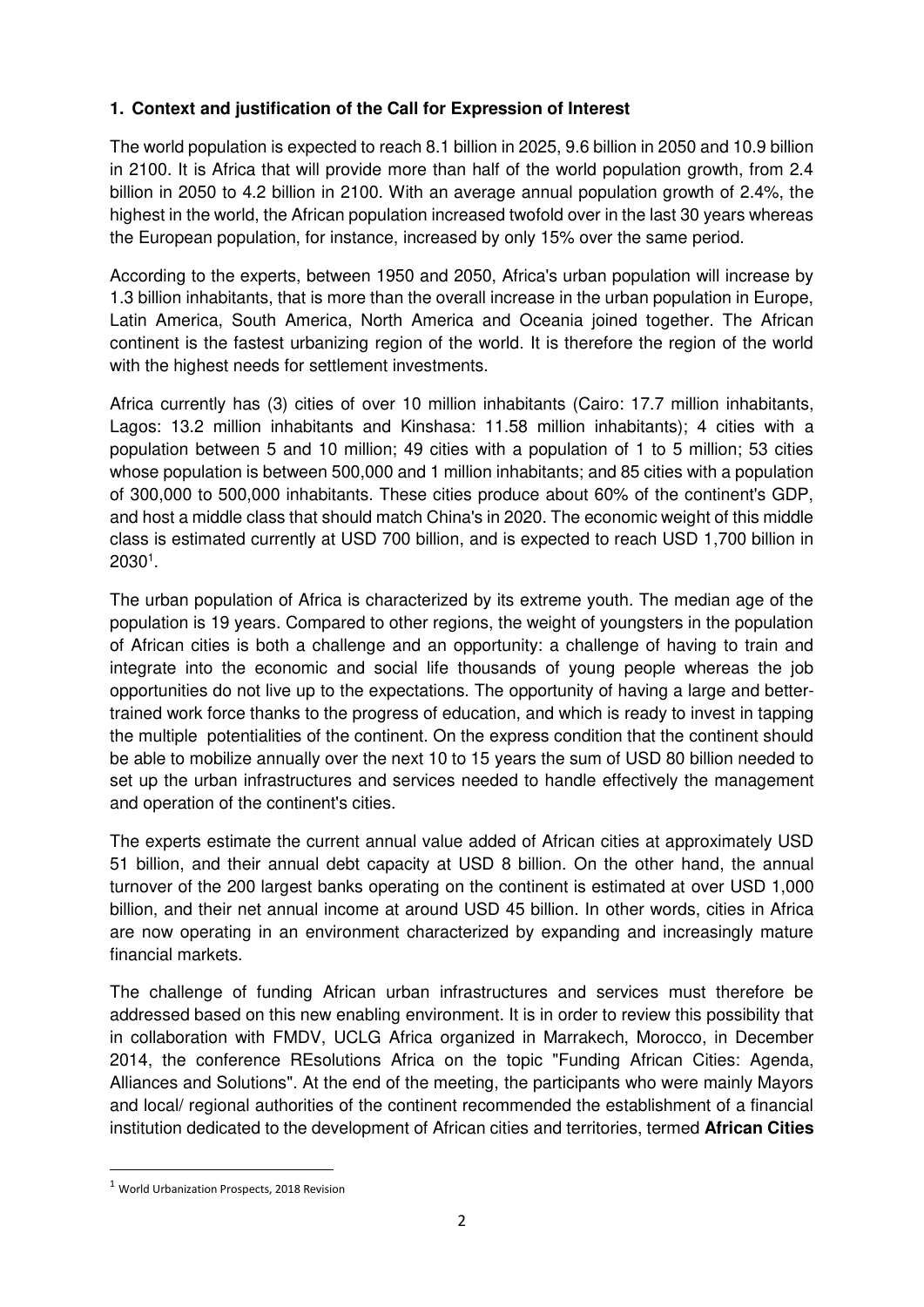**Development Fund (FODEVA), now Africa Territorial Agency (ATA)** (see Marrakech Declaration in Appendix 1).

It is in pursuance of this recommendation that UCLG Africa launched the initiative aimed at defining the establishment conditions and the operating procedures of the Africa Territorial Agency. A workshop for the definition workshop of the format of this financial vehicle was held on 30 and 31 October 2017 in Rabat, Morocco. In addition to the Chief Financial Officers of major cities such as Port Louis and Pretoria, the other participants include institutions such as the West African Development Bank, BOAD (Banque Ouest Africaine de Développement), the Development Bank of Southern Africa (DBSA), the West African Regional Stock Exchange (BRVM), Deposit and Management Fund, CDG (Caisse de Dépôts et de Gestion) of Morocco, Department of Local Governments of the Ministry of Home Affairs of Morocco, Moody's, Bloomfield International, HSBC, Agence France Locale, Norges Kommunalbank, Municipal Capital Investment Fund, FEC (*Fonds d'*Equippement Communal) of Morocco, the Dakar Municipal Finance Project and the Municipal Capital Investment Fund of Cameroon, FEICOM (*Fonds d'Equipement et d'Intervention Communal*).

This workshop helped to define the contours of the proposed financial institution as well as the critical path of all the tasks to be carried out with a view to setting up the Africa Territorial Agency for both the technical component and the political component. This workshop also recalled the urgent need to set up the Club of the first cities and territories interested in being members of the Africa Territorial Agency.

#### **2. Presentation of the call for expression of interest**

The purpose of this call for expression of interest is to identify the cities and subnational and local governments in Africa wishing to be Founding members of the Africa Territorial Agency.

The Africa Territorial Agency is designed as a cooperative institution of the African cities and territories (about twenty cities and subnational and local governments at the beginning) that would undertake to disburse a seed capital of One Hundred Thousand (100,000) euros. This seed capital should be used to raise additional resources from the financial institutions or the financial markets.

The institution is intended to finance the investments and services needed to cope with the rapid growth of the continent's cities and catch up in this area, making the current operation of most African cities globally ineffective. Access requirements should also help to improve the financial performance and governance of cities and subnational and local governments; and promote economically and socially more cost-effective and efficient investment choices.

#### **3. Eligibility**

Shall be eligible as founding members of the Africa Territorial Agency :

- The capital cities of African countries;
- Rank 2 African cities
- The intermediate level local and regional governments of the type of State Governments (in the case of countries with a federal system), Regions, Provinces, Counties, Departments or Circles, etc.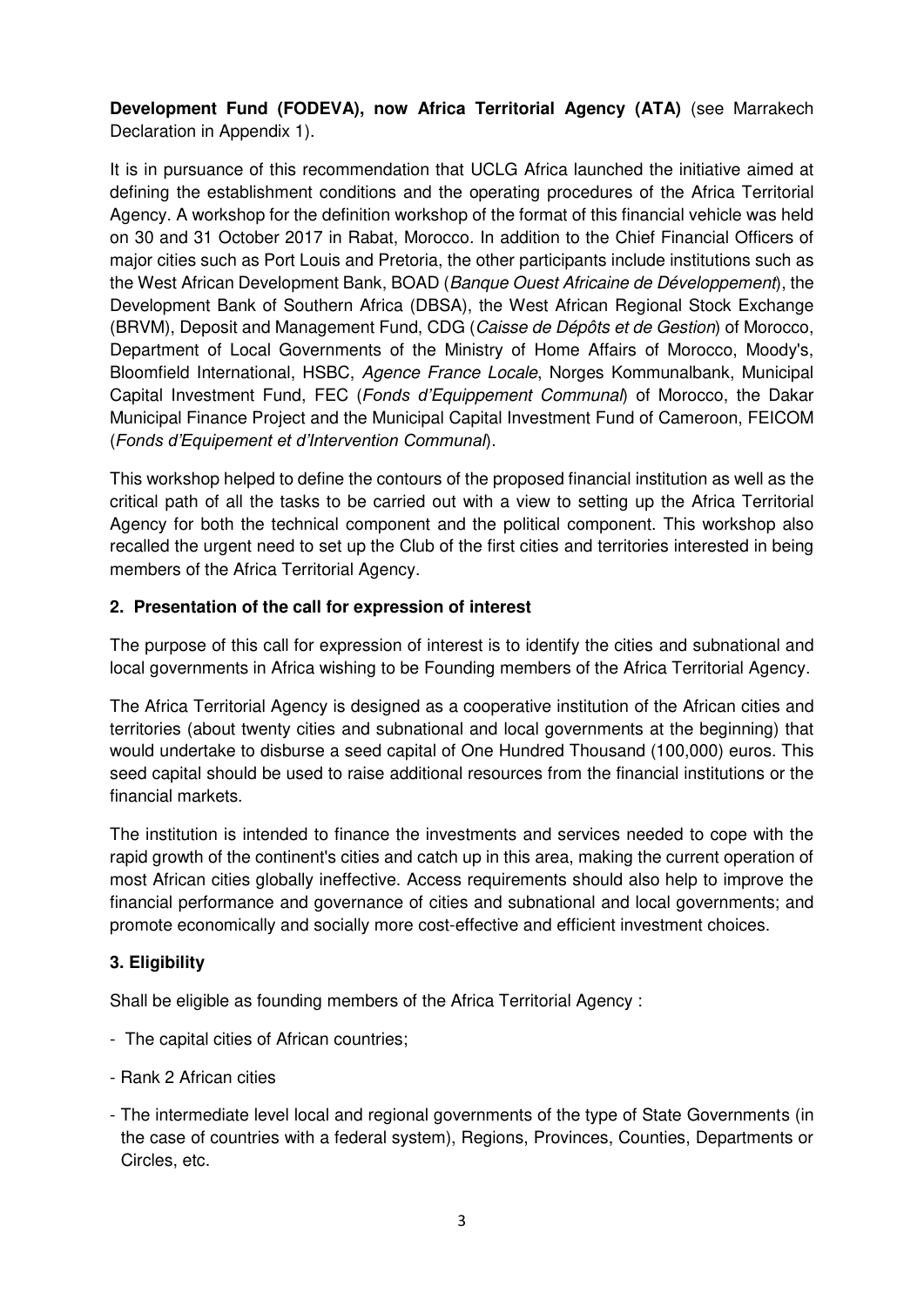#### **4. Constitutive supporting documents of the application for the status of a Founding Member of the Africa Territorial Agency**

- The deliberation passed by the council or the deliberative body, for the city or subnational or local government to become a founding member of the Africa Territorial Agency;
- The undertaking of the authority responsible for the executive body of the city or subnational or local government to settle the contribution of One Hundred Thousand (100,000) euros within three months following the vote of the deliberation of the council or the deliberative body;
- Copy of the legal or regulatory act establishing the city or subnational or local government as a legal entity enjoying financial autonomy;
- Copy of the legal or regulatory act appointing the members of the deliberative body and the executive body of the city or subnational or local government;
- Copy of the last three administrative accounts approved by the competent authorities or by public or private auditors;
- Copy of the regulatory act appointing the Africa Territorial Agency focal point within the city or subnational or local government (names and contact details of the appointed person).

#### **5. Address for the forwarding of constitutive documents**

All the information mentioned under point 4 must be sent, as soon as possible, and **no later than March 2, 2020 at 17:00 hours UT** to :

The Secretary General of UCLG Africa

22, rue Esaadyine, Quartier Hassan, 10020, Rabat, Morocco

Email: hbelghol@uclga.org ; [fyatta@uclga.org](mailto:fyatta@uclga.org) 

Fax: +212 5 37 26 00 60

Tel.: +212 5 37 26 00 62/ 63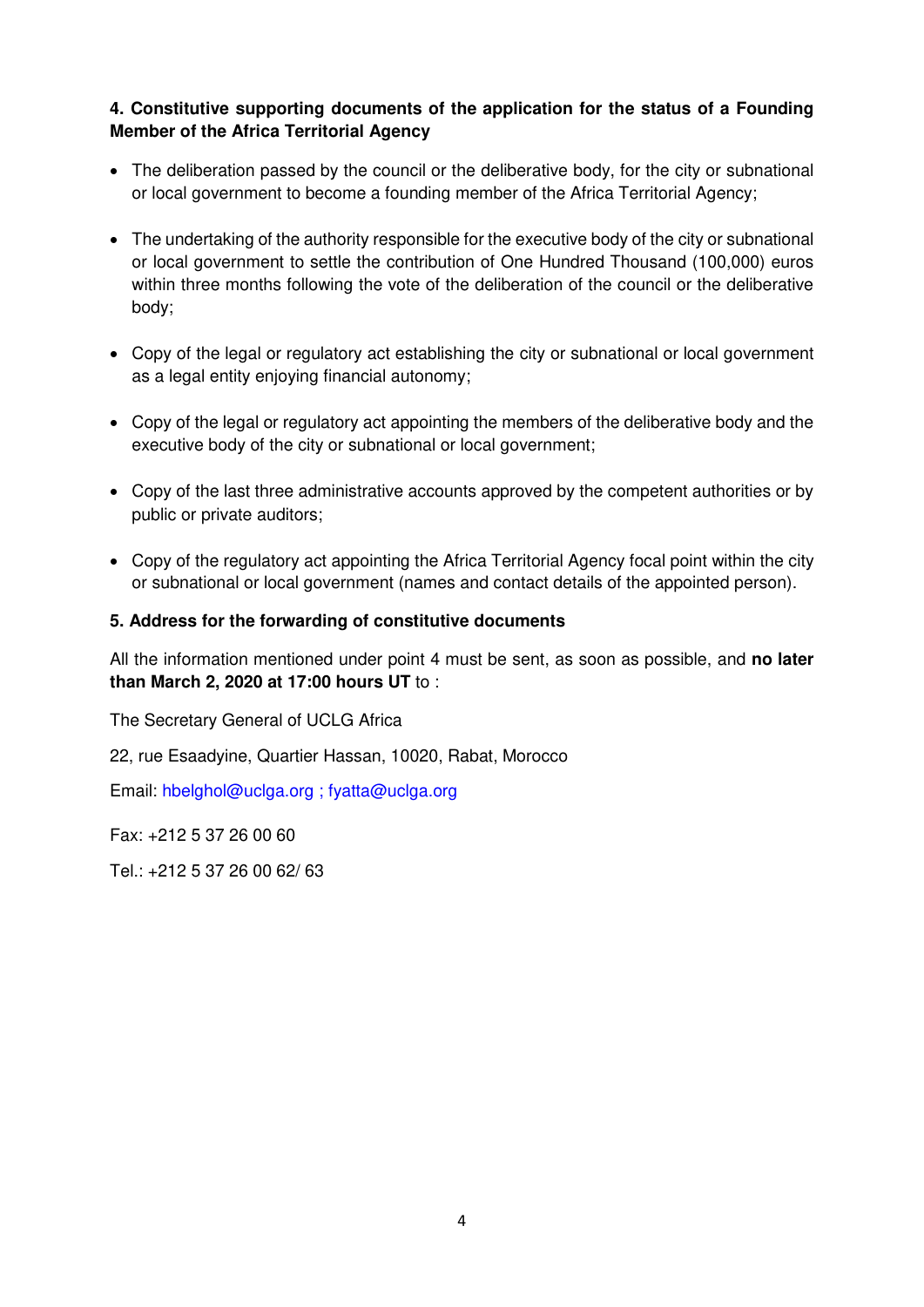#### **Appendix 1: Marrakech Declaration**

We, Mayors, Local Elected Officials and Local Government Partners, participating in the Resolutions Africa Conference on the theme "Financing African Cities: Agenda, Alliances and Solutions":

- Taking into account the magnitude and pace of urbanization in Africa, and the fact that the population projections suggest that African cities will accommodate an additional 800 million of people between 2010 and 2050;

- Given the fact that at least 50% of Africa's GDP is produced in cities wherever the urban population share reaches 30% of the total population of a country, what means that from now on, the competitiveness of the national economies of African countries and the continent as a whole, is increasingly dependent on the performance and competitiveness of their cities, and on how cities play a driving role in the growth and development of their rural hinterland;

- Considering the impact that the delivery of basic infrastructure and services has on the competitiveness of cities and businesses, and the huge gap noted in the development of these services and infrastructures, resulting in the proliferation of informal under equipped settlements; the poor performance of public or private businesses which are obliged to include in their corporate finance the costs of services such as drinking water, electricity, or the transport of personnel, handled by the local or regional governments in other regions of the world; the adoption of unsustainable urban management solutions in relation to the sustainable development agenda and the climate change agenda, with as consequence the generalization of urban sprawl and costly practices in terms of ecological footprint;

- Considering moreover the fact that for more than 10 years, most African countries have been registering an annual GDP growth rate to the tune of 5%, and that the experts are of the view that this level of economic growth will continue over the next twenty years;

- Recognizing that the cumulative wealth of African cities is estimated at about USD 50 billion with a current debt capacity of more than USD 8 billion;

- Informed that the balance sheets of the top 200 largest banks in Africa total over USD 1 trillion, with a net banking income of approximately USD 45 billion, showing that the African financial markets are becoming more mature;

Considering finally the urgent need to reverse and stop the delays observed in terms of infrastructures and services in African cities, to avoid undermining Africa's continued growth and sustainable development:

1) Decide to establish a financial instrument dedicated to the development of African cities and territories, called the African Cities Development Fund. The institution must contribute to the upgrading of investments to enable African cities to take on the challenge of the rapid urbanization of the continent; assist in improving the performance and governance of local governments, especially in the area of financial management and credibility; and contribute to the alignment and harmonization of the interventions of countries and development partners in support of African cities.